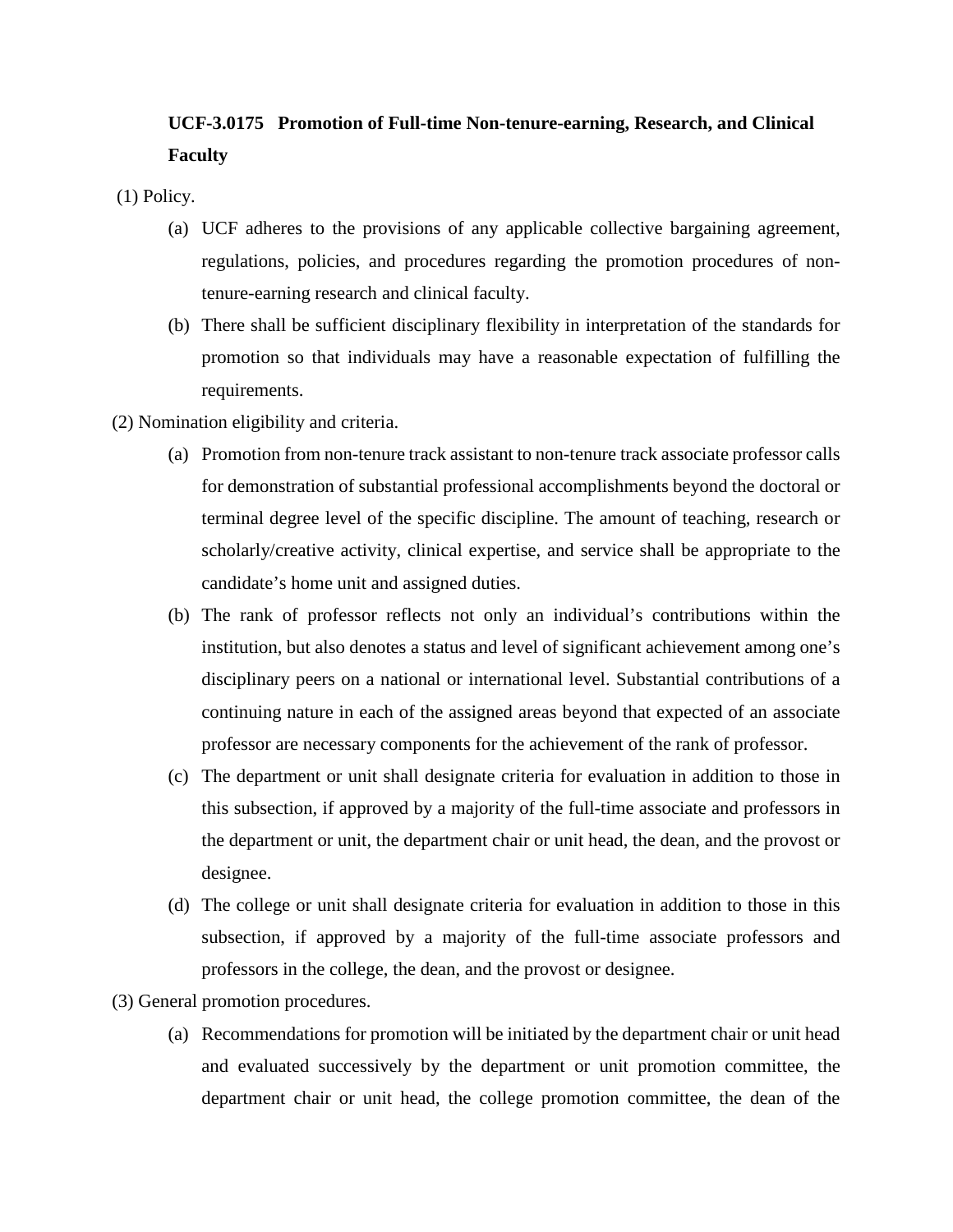college, the university promotion committee, the provost, and the president. The dean of the college will initiate recommendations for promotion of department chairs or unit heads, assistant deans, and persons occupying similar positions.

- b) For faculty located in research centers or institutes within the Office of Research  $\&$ Commercialization, here and below, "college" is taken to be the Office of Research & Commercialization, "department"' is to be the research center, "dean" is to be the Vice President of Research & Commercialization, and "chair" is to be the center director.
- (c) It is the responsibility of the candidate to ensure that their dossier is accurate, complete, and meets established deadlines for submission.
- (d) Changes in applicant dossier.
	- 1. Materials added or alterations made to the dossier by anyone other than the candidate shall be initialed, dated, and shared with the candidate, who must be given five calendar days from time of receipt to respond to the entry before the dossier moves forward.
	- 2. Candidates may withdraw the dossier at any time prior to the provost's final action on the dossier by requesting this action in writing to the administrative level where the dossier resides at the time of the request.
- (e) Outside review. Each candidate for promotion will submit to the unit head all agreed upon relevant material, which will subsequently be sent to outside reviewers for evaluation. Outside reviewers should have achieved a position equivalent to or above that being sought by the candidate. In addition, under most circumstances, outside reviewers will not have served as the candidate's dissertation advisor, post-doctoral mentor, or close collaborative colleague.
	- 1. A panel of an even number of at least four outside reviewers shall be formed to examine the candidate's materials. To choose the outside reviewers, the department chair or unit head and the department promotion committee shall jointly nominate a panel of an even number of at least four outside reviewers. The faculty candidate shall nominate a panel of an even number of at least four persons with the goal of having half selected by the faculty candidate from the panel proposed by the department chair or unit head and promotion committee, and half selected by the department or unit head and the promotion committee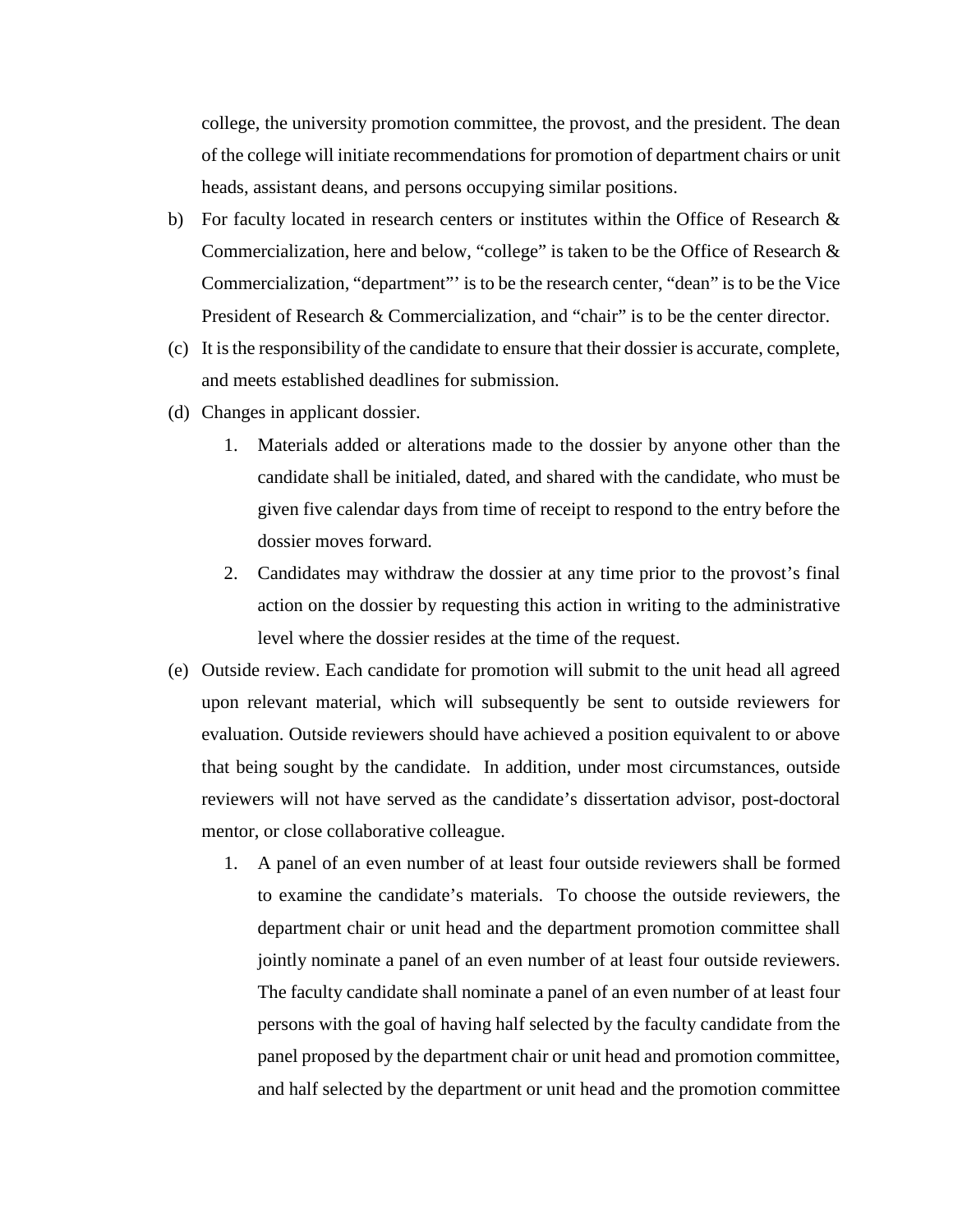from the panel proposed by the faculty candidate. It is advised that additional names from each list are ranked by the department chair or unit head and promotion committee and the faculty candidate, respectively, and designated as alternates in the event that a proposed reviewer cannot complete the evaluation. When a department chair or unit head is under consideration for promotion, the dean shall appoint a person to participate in the promotion process in their supervisory role.

- 2. A letter provided by Faculty Excellence, shall be used by the department chair or unit head to submit a file to outside reviewers. When a department chair or unit head is a candidate, the immediate supervisor, assigned by the dean or other appropriate administrative supervisor, shall handle the letters and application material distribution to reviewers.
- 3. Outside reviewers shall be advised to base their comments on the candidate's current professional curriculum vitae; selected materials; and department, school, center, unit, college, and/or university guidelines, as available. These documents shall be provided to the reviewers by the department chair, school/center director, or unit head in consultation with the candidate.
- (f) Dossier components. When complete, promotion dossiers will be accompanied by supporting materials, various evaluative forms as listed below, and other documentation, as requested.
	- 1. The faculty candidate's assignments and annual performance evaluations completed by the department chair or unit head for the period under consideration in formats provided by Faculty Excellence.
	- 2. Faculty Excellence provides the evaluation format for the recommendations completed by the department or unit promotion committee, chair or unit head, college promotion committee, dean, and university promotion committee.
	- 3. Verification of publications and external funding shall be provided by the faculty candidate and signed off on by the department chair or unit head.
	- 4. Copies of all existing university, college, and department/school/unit promotion criteria shall be included in the dossier.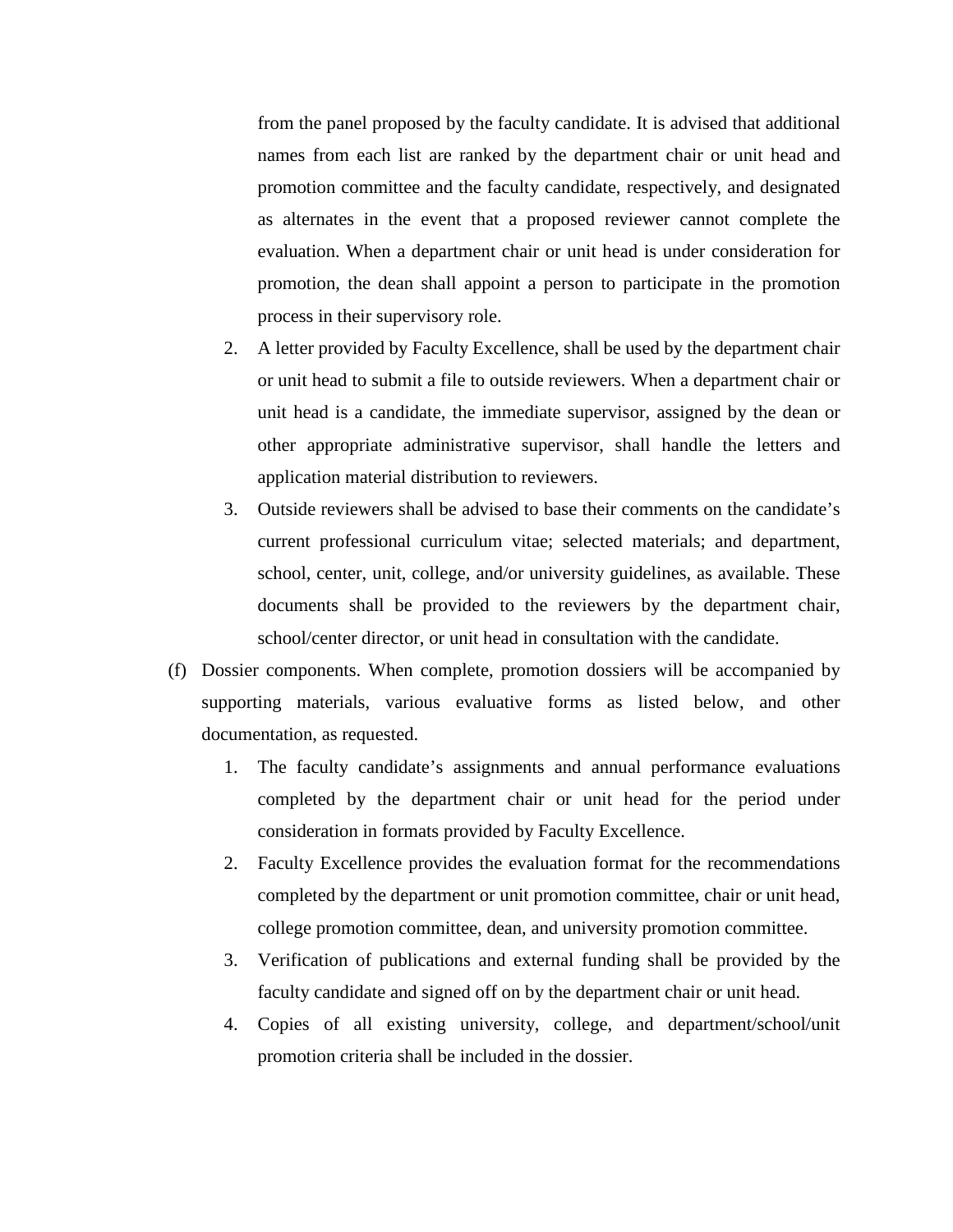- (g) Department or unit promotion committee procedures.
	- 1. Department promotion committees shall be established within each department or unit to function as an advisory group to the department chair or unit head. Each committee is charged with providing promotion recommendations to the chair, director, or unit head. Faculty members serving on the college or university promotion committees, the department chair or unit head, and the dean may not serve on the department promotion committee or participate in committee discussions related to candidates. When possible, all full-time tenured and non-tenure-earning associate professors and professors within the department/unit shall make recommendations regarding promotion to associate professor. All full-time tenured and non-tenure-earning professors shall make recommendations regarding promotion to professor. Committees shall have at least three members. In instances when this condition cannot be met, the committee composition shall be determined by the department chair/school director/unit head in consultation with the dean or vice president and with the approval of the provost or provost's designee.
	- 2. The committee chair shall be a member of the committee elected by majority vote of its members and shall call the committee into session to transact such business as required. A quorum shall consist of the attendance of all committee members, when practicable, but not less than the majority of the committee members or fewer than three persons. At the request of the department chair or unit head, the committee shall review the evaluation materials of all faculty under consideration for promotions. The committee will be professional and discriminating in its decision making and will make its review based on consideration of the facts and supportive evidence contained in the candidate's dossier.
	- 3. A written evaluation and recommendation of the candidate by the appropriate faculty shall be completed for each faculty member reviewed. Each committee member shall vote on each case considered, with the exception of those determined to have a conflict of interest or personal factors that may lead to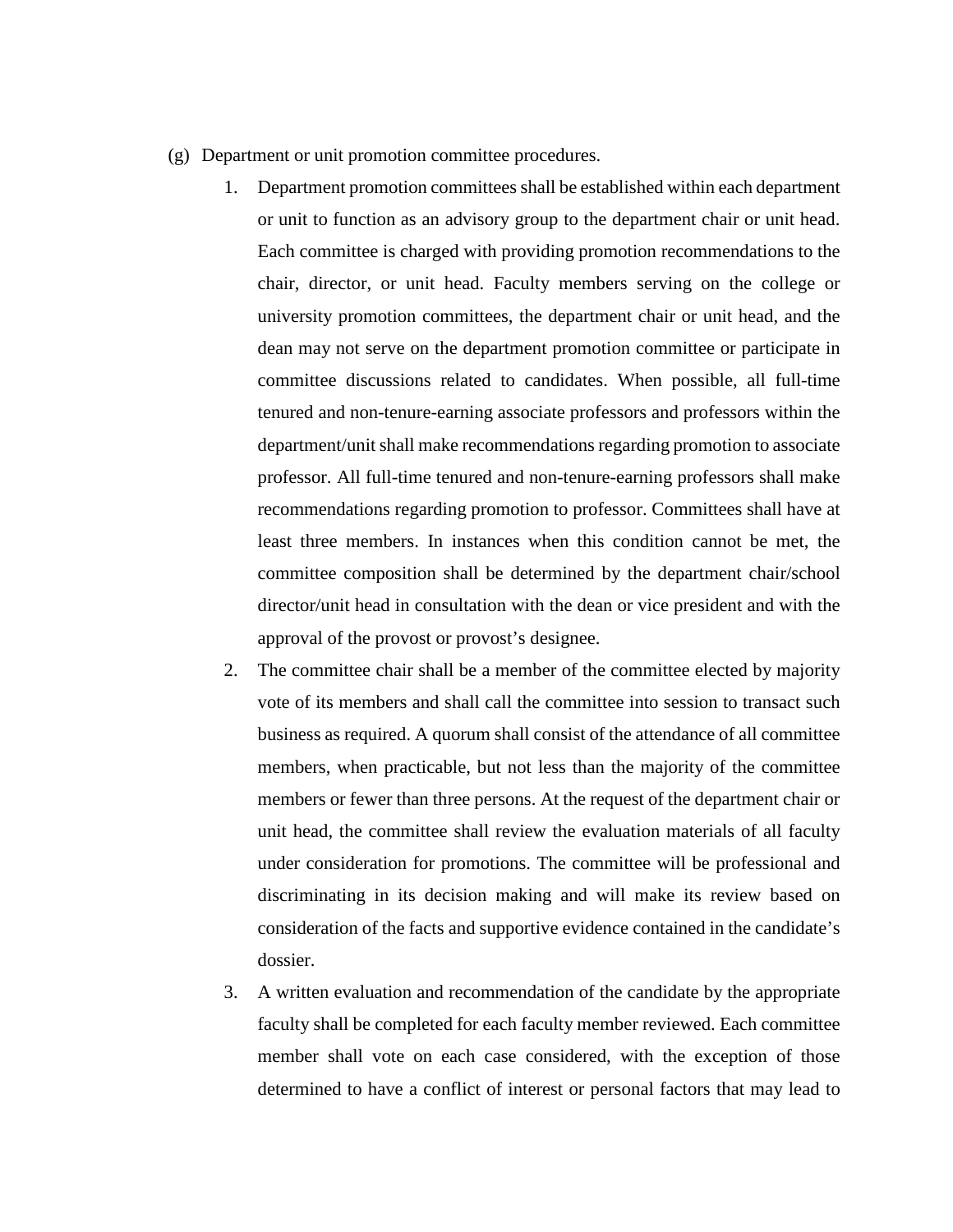lack of objectivity, and the result shall be recorded. A committee member does not need to be present to vote, but may only vote on files s/he has personally reviewed. . In addition to the general comments, each evaluation and recommendation must be accompanied by an explanation for any pattern of split votes or abstentions.

- 4. The committee chair shall forward a copy of the record of attendance, the committee's written evaluation and recommendation, and the promotion dossier to the department chair or unit head. The committee shall also designate one of its members to orally report the basis for the committee's recommendation to the department chair or unit head and to the college promotion committee, if requested by either.
- 5. Within five calendar days, the department chair or unit head shall notify the faculty candidate of the committee's evaluation and recommendation. Evaluated faculty members may review and, if desired, provide written comments related to the committee's evaluation and recommendation within five calendar days after receipt of the notice of the committee's report. Any such comments shall become part of the candidate's dossier.
- (h) College promotion committee procedures.
	- 1. A college promotion committee consisting of one full-time faculty member at the rank of professor, where available, from each department or unit shall be established within each college to function as an advisory group to the dean. Faculty members serving on the department or university promotion committee, department chairs and unit heads with faculty under consideration, and the dean may not serve on the college promotion committee or participate in committee discussions related to candidates. Also exempted from service are faculty who served on the committee within the last two years, unless the department or unit has only one eligible professor.
	- 2. Each department or unit shall elect a representative to the college promotion committee. Two-year terms shall be staggered to provide for continuity and uniformity of committee action. A college with fewer than three departments or units shall elect a minimum of three professors to serve as the college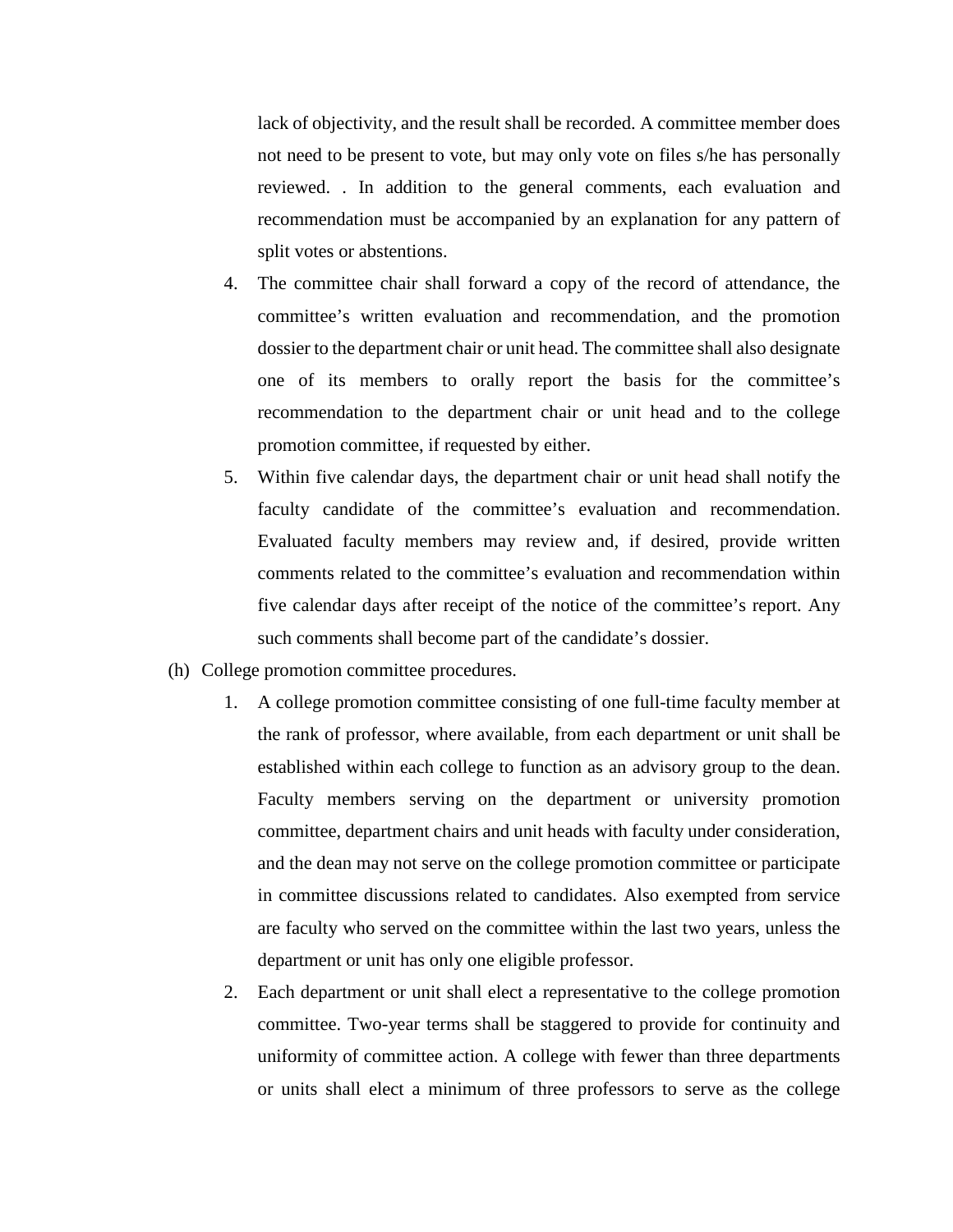promotion committee. Small departments or units, i.e., those with fewer than three eligible faculty members, may choose to elect a representative to the college promotion committee only when a member of the respective unit is applying for promotion, contingent upon approval from the college dean. Representatives shall be professors, where available, elected by a majority vote of full-time associate professors and professors in each department or unit. A representative who is an associate professor shall not vote on candidates seeking promotion to professor. College promotion committee members must not participate in the voting on an application if there is a conflict of interest or if personal factors might impair objectivity regarding an individual applicant.

- 3. The committee chair shall be a member of the committee elected by majority vote of its members and shall call the committee into session to transact such business as required. A quorum shall consist of the attendance of all committee members, when practicable, but not less than the majority of the committee members or fewer than three persons. In cases of extenuating circumstances, such as prolonged illness, an alternate member will serve.
- 4. The committee shall, at the request of the dean or designee, review those credentials submitted by the all faculty under consideration for promotions. The committee will be professional and discriminating in its decision-making and will make its review based on consideration of the facts and supportive evidence contained in the candidate's dossier.
- 5. A written evaluation and recommendation of the candidate by the votingeligible faculty shall be completed for each faculty member reviewed. Each eligible committee member shall vote on each case considered, with exception of those determined to have a conflict of interest or personal factors that may lead to lack of objectivity, and the result shall be recorded. A committee member does not need to be present to vote, but may only vote on files s/he has personally reviewed. In addition to the general comments, each evaluation and recommendation must be accompanied by an explanation for any pattern of split votes or abstentions.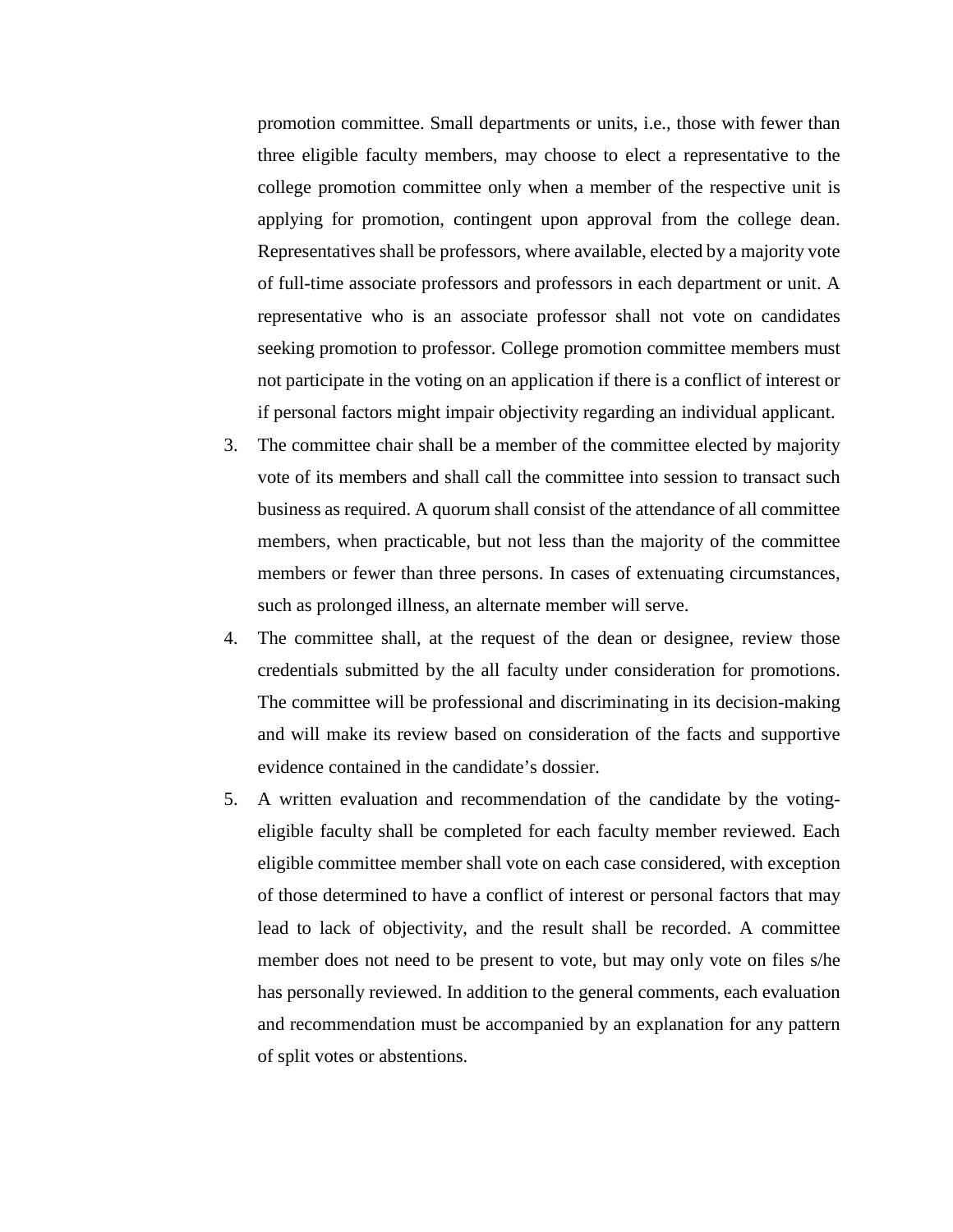- 6. The committee chair shall forward a copy of the record of attendance, the committee's written evaluation and recommendation, and the promotion dossier to the dean.
- 7. Within five calendar days, the dean or designee shall notify the faculty candidate of the committee's evaluation and recommendation. Evaluated candidates choosing to provide comments on the committee's evaluation and recommendation may do so in writing within five calendar days after receipt of notice of the committee's decision, and this response shall become part of the candidate's dossier.
- (i) University promotion committee procedures.
	- 1. The university promotion committee, a reporting committee of the Faculty Senate, shall consist of one faculty member at the rank of professor from each college and function as an advisory group to the provost. Faculty members serving on a department or college promotion committee, department chairs and unit heads with faculty under consideration and deans with faculty under consideration may not serve on the university promotion committee, participate in committee discussions related to candidates, or vote on candidate files. Also exempted from service are faculty who served on the committee within the last two years, unless a college has only one eligible professor, and those who are candidates for promotion.
	- 2. One faculty representative shall be elected to the university promotion committee by the associate professors and professors from each college. Twoyear terms shall be staggered to provide for continuity and uniformity of committee action. Vacancies are filled during the term in which they occur from the area of the vacating member for the remainder of that person's term. University promotion committee members must not participate in the voting on a candidate if there is a conflict of interest or if personal factors might impair their objectivity regarding an individual applicant.
	- 3. The committee shall, upon request of the provost, review the evaluation materials of all faculty under consideration for promotions. In this review, the committee will rely upon the same criteria used by the department and college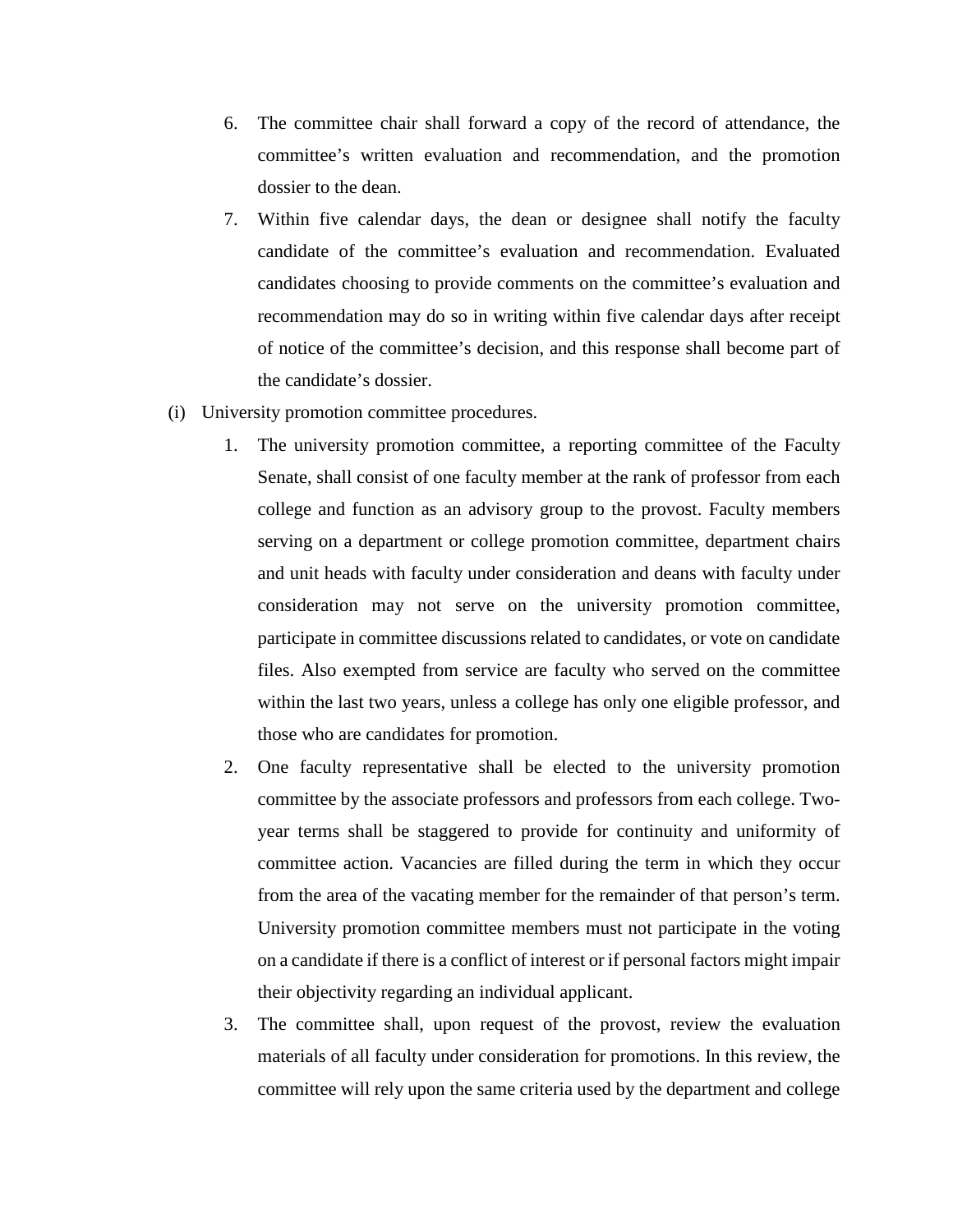promotion committees. It will be professional and discriminating in its decision-making and will make its review based on consideration of the facts and supporting evidence in the dossier, including the evaluations and recommendations contained therein.

- 4. The committee chair shall be a member of the committee elected by majority vote of its members and shall call the committee into session to transact such business as required. A quorum shall consist of the attendance of all committee members, when practicable, but not less than the majority of the committee members. In cases of extenuating circumstances, such as prolonged illness, an alternate member will serve.
- 5. A written evaluation and recommendation shall be completed for each faculty member reviewed. Each eligible committee member shall vote on each case considered, with exception of those determined to have a conflict of interest or personal factors that may lead to lack of objectivity, and the result shall be recorded. A committee member does not need to be present to vote, but may only vote on files s/he has personally reviewed. In addition to the general comments, each evaluation and recommendation must be accompanied by an explanation for any pattern of split votes or abstentions.
- 6. The committee chair shall forward a copy of the record of attendance, the committee's written evaluation and recommendation, and the promotion dossier to Faculty Relations.
- 7. Within five calendar days, the provost's designee shall notify the faculty candidate of the committee's evaluation and recommendation. Evaluated candidates choosing to provide comments on the committee's evaluation and recommendation may do so in writing within five calendar days after receipt of notice of the committee's report, and this response shall become part of the candidate's application.
- (j) Promotion decision and notification.
	- 1. All candidates, whose applications are not withdrawn, will be reviewed by the provost and president. Final decisions shall be made by the president and rendered in writing.